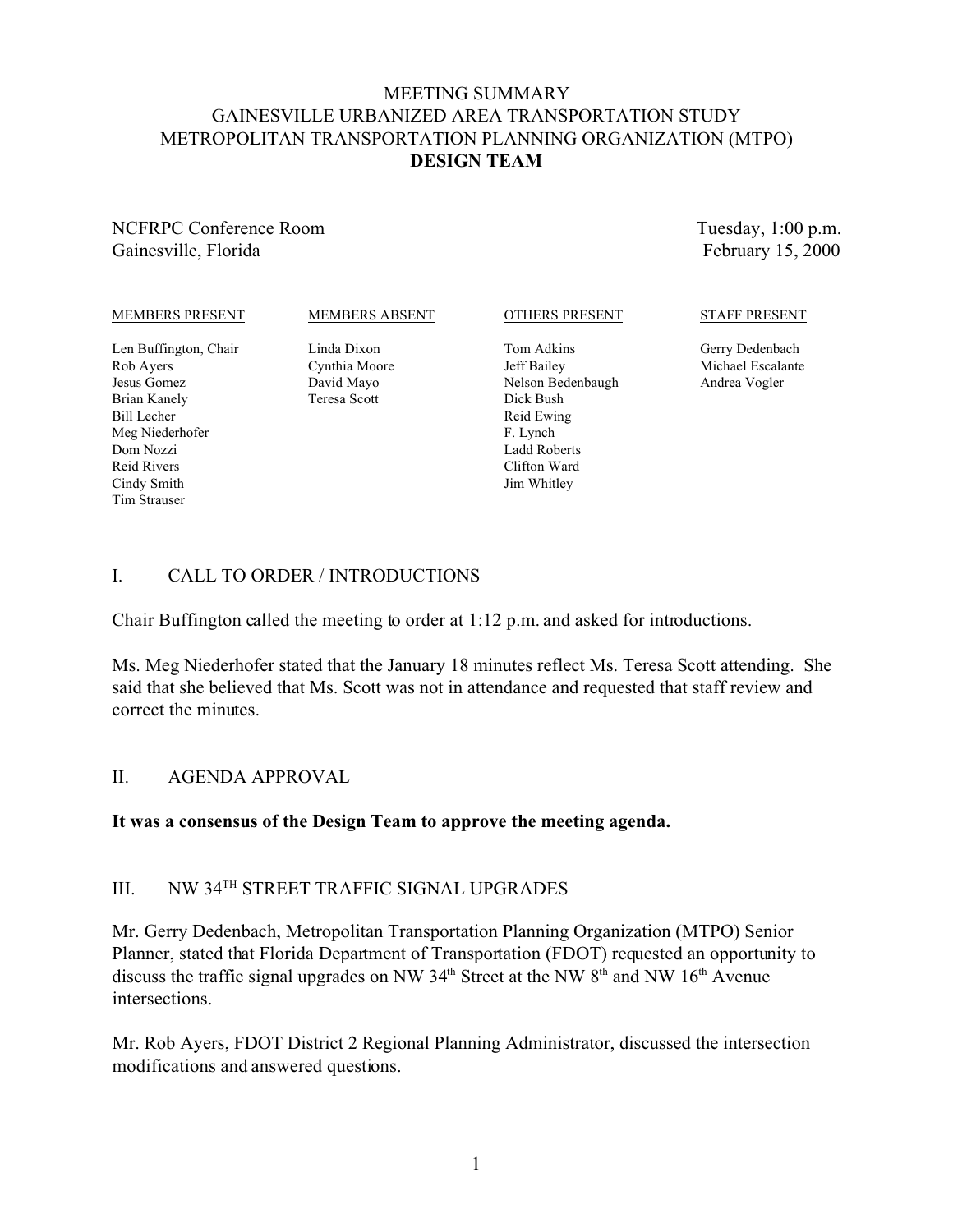Mr. Brian Kanely, City of Gainesville Transportation Systems Manager, discussed the intersection modifications and answered questions.

**It was a consensus of the Design Team to refer consideration of a triangular pedestrian refuge island at each new right turn lane at the intersection of NW 34th Street and NW 8th and NW 16th Avenue to the traffic safety team.**

**ACTION: Cindy Smith moved to request that FDOT contact the Alachua County School Board to determine the feasibility of relocating the Littlewood Elementary School bus turnaround in order to preserve greenspace when the southbound right turn lane is constructed. Brian Kanely seconded; motion passed unanimously.**

# IV. SR 20/HAWTHORNE ROAD - STATUS REPORT

Mr. Dedenbach stated that Landers-Atkins, Inc. requested an opportunity to discuss the status of the SR 20/Hawthorne Road project.

Mr. Ladd Roberts, Landers-Atkins, Inc. Landscape Architect, discussed the 60 percent design plans for Hawthorne Road and answered questions.

Mr. Ayers stated that the project needs to be completed prior to the end of the May 2000 planting season.

**ACTION: Cindy Smith moved to accept the SR 20/Hawthorne Road concept and to request that FDOT consider implementing the project in phases. Meg Niederhofer seconded; motion passed unanimously.**

**It was a consensus of the Design Team to request that Landers-Atkins, Inc. review the planting plans with the City of Gainesville Arborist and present the preliminary planting schedule at the March 21 Design Team meeting.**

# V. US 441 @ GAINESVILLE HIGH SCHOOL

Mr. Dedenbach stated that FDOT requested an opportunity to discuss the design plans for access modifications on US 441 at Gainesville High School.

Mr. Ayers reviewed the design plans for access modifications on US 441 at Gainesville High School and answered questions.

The Design Team requested that FDOT determine the feasibility of constructing bike lanes in this corridor.